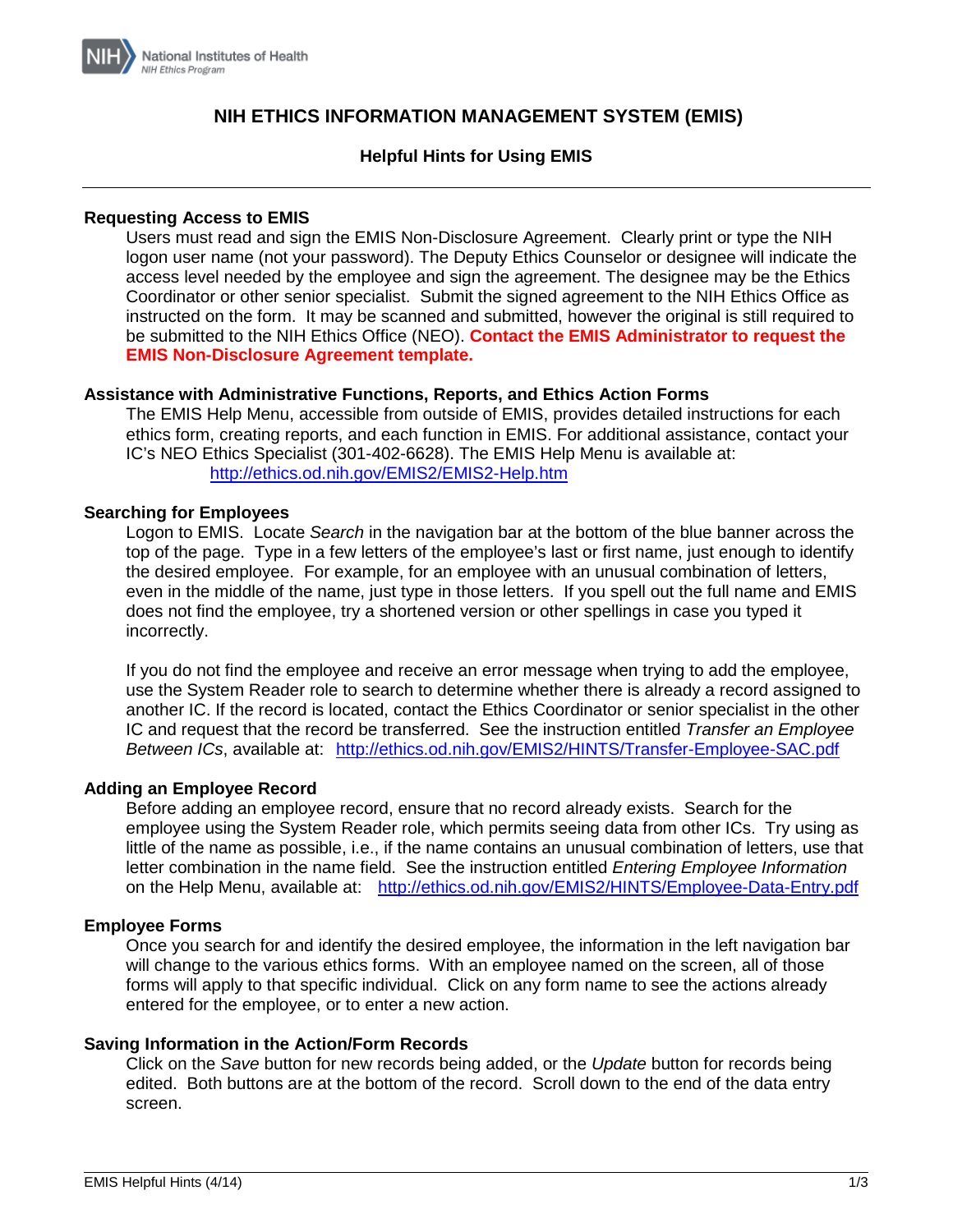# **Notes Fields**

Notes fields are used for information which is NOT already added to the fields above. Be succinct and add only what is needed. Avoid repeating or summarizing the information. Avoid repeating the employee's name or adding 'the employee'. Since the entry is about that employee, it is redundant information. Put notes in reverse chronological order, that is, the newest note at the top. Format is date, note, and initial(s) and last name of the person entering the note. Examples:

9/23/14 Tx NCI to OD, files sent. DScully (Indicates transfer between ICs, files forwarded) 1/7/08 Tx OD to NCI, no files. DScully (Indicates transfer between ICs, no ethics files) 9/4/04 OGE-278 filer per equivalency determination. DScully (Indicates became a public filer due to the equivalency determination of 9/4/04)<br>2/3/04 EOD to OD. DScully (Indicates entry on duty date at NIH)

# **Saving Files**

In general, special characters must be avoided in any file names when saving files. These characters will cause problems when attempting to open an attachment: # pound < left angle bracket \$ dollar sign + plus sign % percent > right angle bracket ! exclamation point ` backtick & ampersand \* asterisk ' single quotes | pipe { left bracket ? question mark " double quotes  $=$  equal sign } right bracket / forward slash : colon \ back slash blank spaces @ at sign

# **System Problems (e.g., error messages)**

Submit an NIH Help Desk request. Begin the description of the message with the following text: Assign to OD/OIT Web Team.

# **Document History**

File Name:Q:\EMIS\SOPs\Employee-Forms\EMIS-Helpful-Hints.doc

2/13/08 New document. NEO (FEPlyler)

3/13/13 Revised. FEPlyler